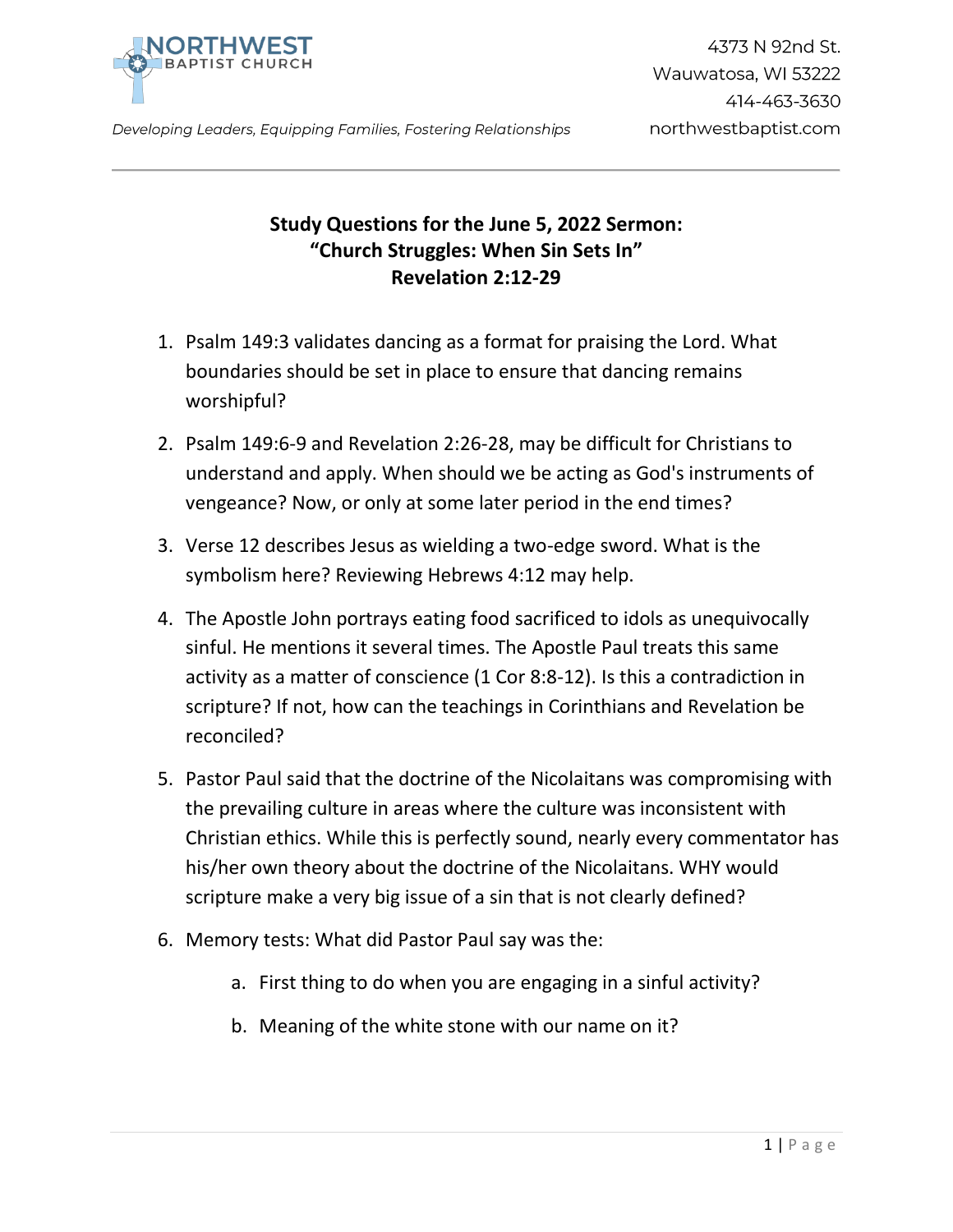- 7. Jesus wants us for himself; no one held higher and no one even on the same level. If a friend demanded this of us, we would consider her unreasonable. Why is it OK for Jesus to make this demand of us?
- 8. Five of the seven Revelation churches, including Pergamos, are commanded to repent. These are Christians; they already repented when they came to Christ. Why would they be asked to re-repent?
- 9. Jesus is described as having three qualities. Explain the symbolism of each.
	- a. Son of God.
	- b. Feet of brass.
	- c. Eyes like a flame of fire.
- 10. Thyatira was a model church, demonstrating love, service, faith, and patience. Yet they apparently tolerated an influential and charismatic woman who supported immorality and idol worship. She probably had some loyal supporters within the congregation.
	- a. If you have ever had to deal with this situation, BRIEFLY (3 sentences) share your experience.
	- b. What is the first step you should take if a member is an unscriptural influence on others?
- 11. Pastor Paul talked about the congregation taking the "hard middle road" of making it clear to wayward members that they are still loved, but their sin is not tolerated or (worst yet) affirmed. How should the congregation take the hard middle road if the following people visit Northwest Baptist?
	- a. An alcohol or drug addict.
	- b. An unmarried man and woman living together.
	- c. A transsexual.
	- d. A homosexual couple.